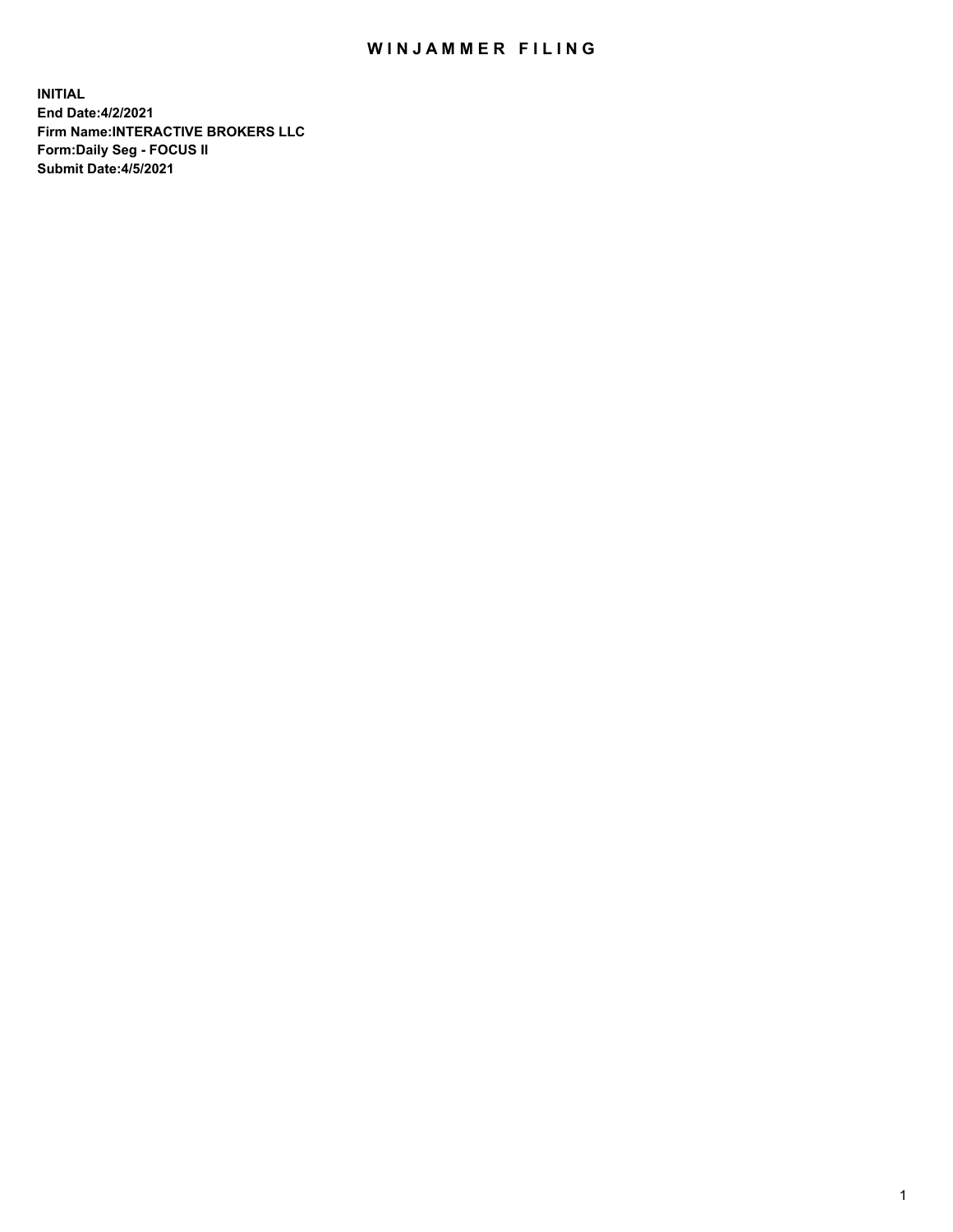**INITIAL End Date:4/2/2021 Firm Name:INTERACTIVE BROKERS LLC Form:Daily Seg - FOCUS II Submit Date:4/5/2021 Daily Segregation - Cover Page**

| Name of Company                                                                                                                                                                                                                                                                                                                | <b>INTERACTIVE BROKERS LLC</b>                                                                  |
|--------------------------------------------------------------------------------------------------------------------------------------------------------------------------------------------------------------------------------------------------------------------------------------------------------------------------------|-------------------------------------------------------------------------------------------------|
| <b>Contact Name</b>                                                                                                                                                                                                                                                                                                            | James Menicucci                                                                                 |
| <b>Contact Phone Number</b>                                                                                                                                                                                                                                                                                                    | 203-618-8085                                                                                    |
| <b>Contact Email Address</b>                                                                                                                                                                                                                                                                                                   | jmenicucci@interactivebrokers.c<br>om                                                           |
| FCM's Customer Segregated Funds Residual Interest Target (choose one):<br>a. Minimum dollar amount: ; or<br>b. Minimum percentage of customer segregated funds required:%; or<br>c. Dollar amount range between: and; or<br>d. Percentage range of customer segregated funds required between:% and%.                          | $\overline{\mathbf{0}}$<br>$\overline{\mathbf{0}}$<br>155,000,000 245,000,000<br>0 <sub>0</sub> |
| FCM's Customer Secured Amount Funds Residual Interest Target (choose one):<br>a. Minimum dollar amount: ; or<br>b. Minimum percentage of customer secured funds required:% ; or<br>c. Dollar amount range between: and; or<br>d. Percentage range of customer secured funds required between:% and%.                           | $\frac{0}{0}$<br>80,000,000 120,000,000<br>0 <sub>0</sub>                                       |
| FCM's Cleared Swaps Customer Collateral Residual Interest Target (choose one):<br>a. Minimum dollar amount: ; or<br>b. Minimum percentage of cleared swaps customer collateral required:% ; or<br>c. Dollar amount range between: and; or<br>d. Percentage range of cleared swaps customer collateral required between:% and%. | $\frac{0}{0}$<br>0 <sub>0</sub><br>0 <sub>0</sub>                                               |

Attach supporting documents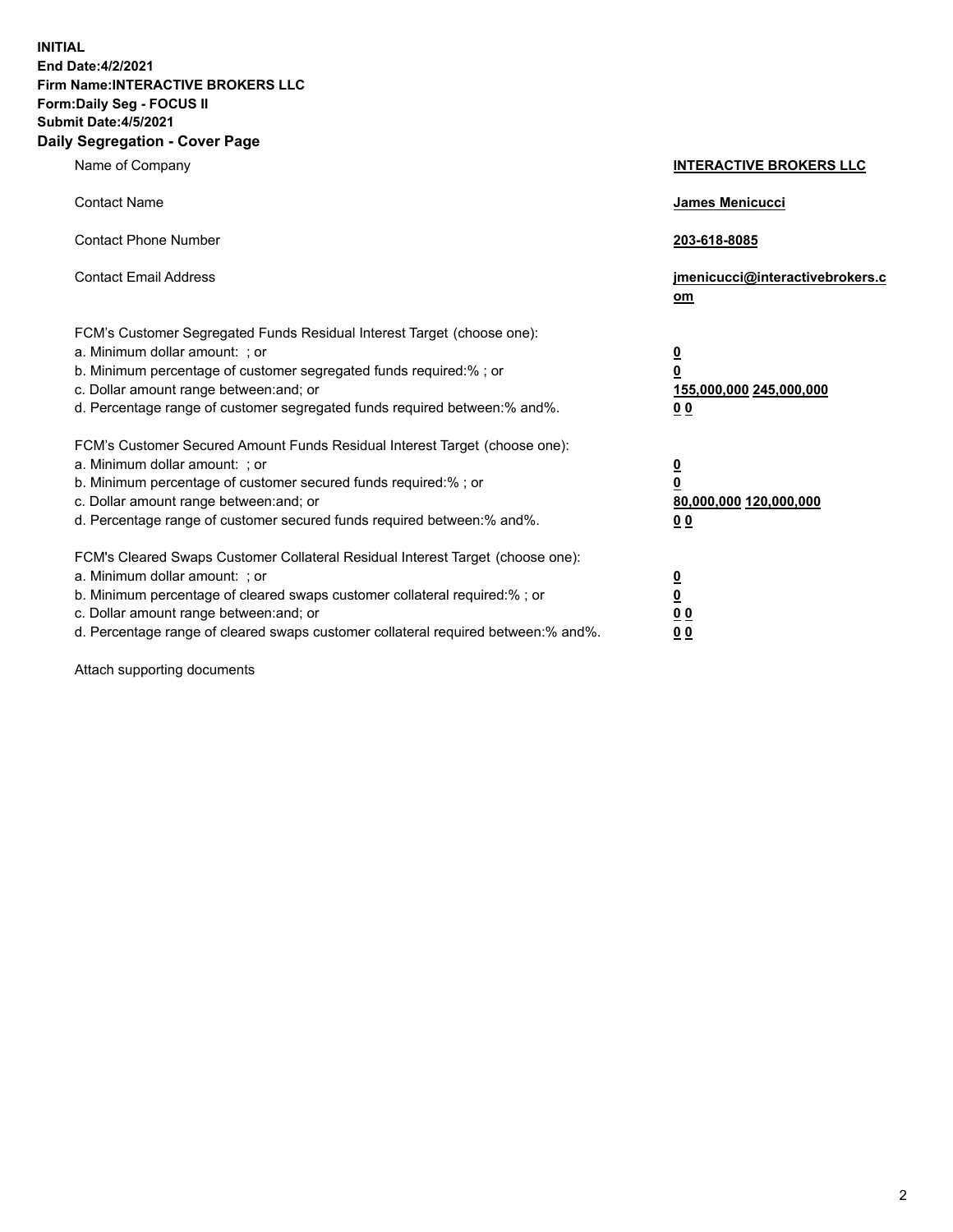## **INITIAL End Date:4/2/2021 Firm Name:INTERACTIVE BROKERS LLC Form:Daily Seg - FOCUS II Submit Date:4/5/2021 Daily Segregation - Secured Amounts**

|     | 2011, Ocgi ogation - Oceaned Anioania                                                                      |                                          |
|-----|------------------------------------------------------------------------------------------------------------|------------------------------------------|
|     | Foreign Futures and Foreign Options Secured Amounts                                                        |                                          |
|     | Amount required to be set aside pursuant to law, rule or regulation of a foreign                           | $0$ [7305]                               |
|     | government or a rule of a self-regulatory organization authorized thereunder                               |                                          |
| 1.  | Net ledger balance - Foreign Futures and Foreign Option Trading - All Customers                            |                                          |
|     | A. Cash                                                                                                    | 470,994,202 [7315]                       |
|     | B. Securities (at market)                                                                                  | $0$ [7317]                               |
| 2.  | Net unrealized profit (loss) in open futures contracts traded on a foreign board of trade                  | 13,283,747 [7325]                        |
| 3.  | Exchange traded options                                                                                    |                                          |
|     | a. Market value of open option contracts purchased on a foreign board of trade                             | 132,978 [7335]                           |
|     | b. Market value of open contracts granted (sold) on a foreign board of trade                               | -21,061 [7337]                           |
| 4.  | Net equity (deficit) (add lines 1. 2. and 3.)                                                              | 484,389,866 [7345]                       |
| 5.  | Account liquidating to a deficit and account with a debit balances - gross amount                          | 4,308 [7351]                             |
|     | Less: amount offset by customer owned securities                                                           | 0 [7352] 4,308 [7354]                    |
| 6.  | Amount required to be set aside as the secured amount - Net Liquidating Equity                             | 484,394,174 [7355]                       |
|     | Method (add lines 4 and 5)                                                                                 |                                          |
| 7.  | Greater of amount required to be set aside pursuant to foreign jurisdiction (above) or line                | 484,394,174 [7360]                       |
|     | 6.                                                                                                         |                                          |
|     | FUNDS DEPOSITED IN SEPARATE REGULATION 30.7 ACCOUNTS                                                       |                                          |
| 1.  | Cash in banks                                                                                              |                                          |
|     | A. Banks located in the United States                                                                      | 11,821,649 [7500]                        |
|     | B. Other banks qualified under Regulation 30.7                                                             | 0 [7520] 11,821,649 [7530]               |
| 2.  | Securities                                                                                                 |                                          |
|     | A. In safekeeping with banks located in the United States                                                  | 324,996,500 [7540]                       |
|     | B. In safekeeping with other banks qualified under Regulation 30.7                                         | 0 [7560] 324,996,500 [7570]              |
| 3.  | Equities with registered futures commission merchants                                                      |                                          |
|     | A. Cash                                                                                                    | $0$ [7580]                               |
|     | <b>B.</b> Securities                                                                                       | $0$ [7590]                               |
|     | C. Unrealized gain (loss) on open futures contracts                                                        | $0$ [7600]                               |
|     | D. Value of long option contracts                                                                          | $0$ [7610]                               |
|     | E. Value of short option contracts                                                                         | 0 [7615] 0 [7620]                        |
| 4.  | Amounts held by clearing organizations of foreign boards of trade                                          |                                          |
|     | A. Cash                                                                                                    | $0$ [7640]                               |
|     | <b>B.</b> Securities                                                                                       | $0$ [7650]                               |
|     | C. Amount due to (from) clearing organization - daily variation                                            | $0$ [7660]                               |
|     | D. Value of long option contracts                                                                          | $0$ [7670]                               |
|     | E. Value of short option contracts                                                                         | 0 [7675] 0 [7680]                        |
| 5.  | Amounts held by members of foreign boards of trade                                                         |                                          |
|     | A. Cash                                                                                                    | 255,583,066 [7700]                       |
|     | <b>B.</b> Securities                                                                                       | $0$ [7710]                               |
|     | C. Unrealized gain (loss) on open futures contracts                                                        | 14,213,363 [7720]                        |
|     | D. Value of long option contracts                                                                          | 132,978 [7730]                           |
|     | E. Value of short option contracts                                                                         | <u>-21,061</u> [7735] 269,908,346 [7740] |
| 6.  | Amounts with other depositories designated by a foreign board of trade                                     | 0 [7760]                                 |
| 7.  | Segregated funds on hand                                                                                   | $0$ [7765]                               |
| 8.  | Total funds in separate section 30.7 accounts                                                              | 606,726,495 [7770]                       |
| 9.  | Excess (deficiency) Set Aside for Secured Amount (subtract line 7 Secured Statement<br>Page 1 from Line 8) | 122,332,321 [7380]                       |
| 10. | Management Target Amount for Excess funds in separate section 30.7 accounts                                | 80,000,000 [7780]                        |
| 11. | Excess (deficiency) funds in separate 30.7 accounts over (under) Management Target                         | 42,332,321 [7785]                        |
|     |                                                                                                            |                                          |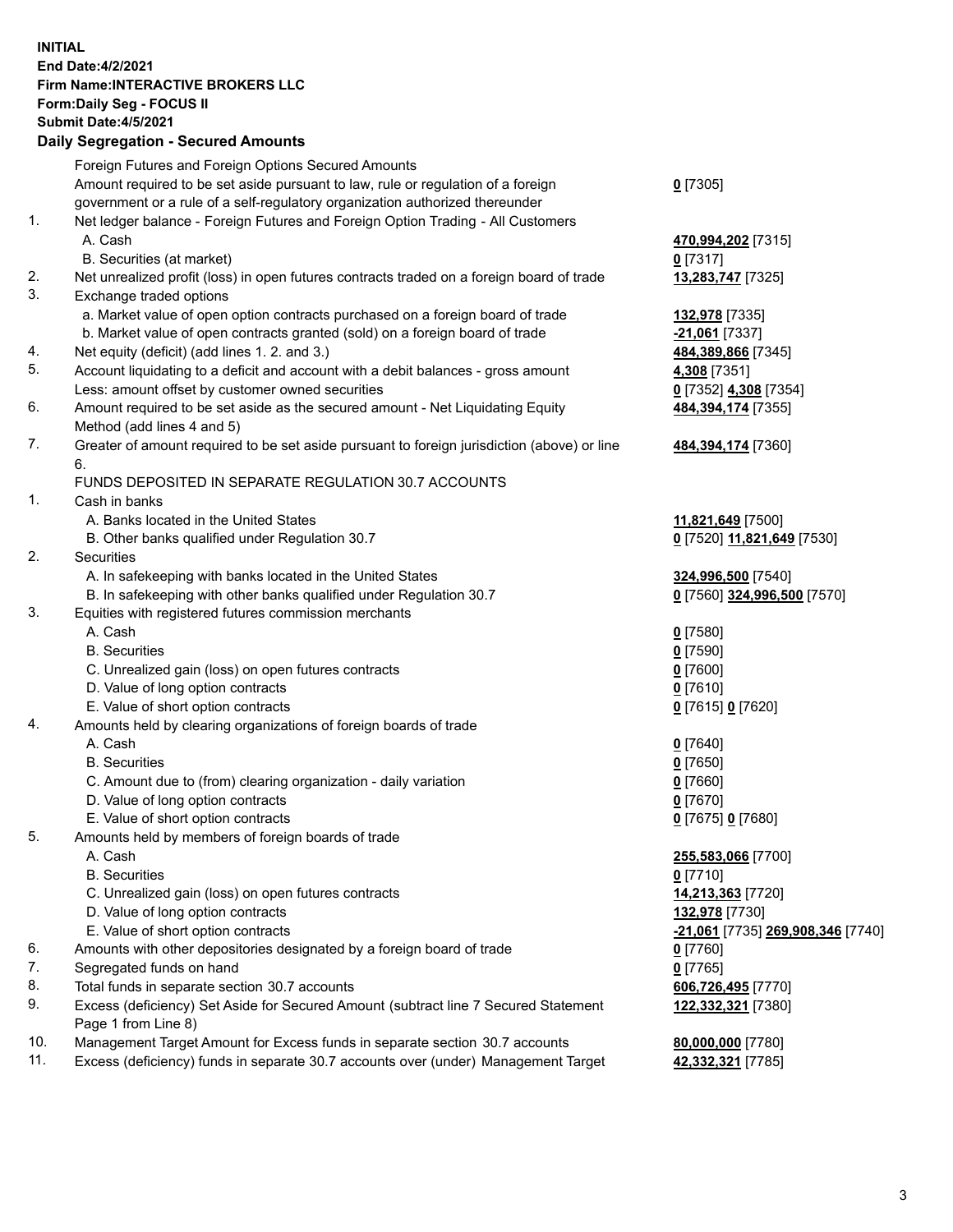**INITIAL End Date:4/2/2021 Firm Name:INTERACTIVE BROKERS LLC Form:Daily Seg - FOCUS II Submit Date:4/5/2021 Daily Segregation - Segregation Statement** SEGREGATION REQUIREMENTS(Section 4d(2) of the CEAct) 1. Net ledger balance A. Cash **6,343,403,968** [7010] B. Securities (at market) **0** [7020] 2. Net unrealized profit (loss) in open futures contracts traded on a contract market **28,414,915** [7030] 3. Exchange traded options A. Add market value of open option contracts purchased on a contract market **255,718,924** [7032] B. Deduct market value of open option contracts granted (sold) on a contract market **-200,312,287** [7033] 4. Net equity (deficit) (add lines 1, 2 and 3) **6,427,225,520** [7040] 5. Accounts liquidating to a deficit and accounts with debit balances - gross amount **1,317,404** [7045] Less: amount offset by customer securities **0** [7047] **1,317,404** [7050] 6. Amount required to be segregated (add lines 4 and 5) **6,428,542,924** [7060] FUNDS IN SEGREGATED ACCOUNTS 7. Deposited in segregated funds bank accounts A. Cash **1,234,079,152** [7070] B. Securities representing investments of customers' funds (at market) **3,132,969,840** [7080] C. Securities held for particular customers or option customers in lieu of cash (at market) **0** [7090] 8. Margins on deposit with derivatives clearing organizations of contract markets A. Cash **1,805,976,295** [7100] B. Securities representing investments of customers' funds (at market) **464,030,946** [7110] C. Securities held for particular customers or option customers in lieu of cash (at market) **0** [7120] 9. Net settlement from (to) derivatives clearing organizations of contract markets **5,914,949** [7130] 10. Exchange traded options A. Value of open long option contracts **255,390,055** [7132] B. Value of open short option contracts **-200,202,103** [7133] 11. Net equities with other FCMs A. Net liquidating equity **0** [7140] B. Securities representing investments of customers' funds (at market) **0** [7160] C. Securities held for particular customers or option customers in lieu of cash (at market) **0** [7170] 12. Segregated funds on hand **0** [7150] 13. Total amount in segregation (add lines 7 through 12) **6,698,159,134** [7180] 14. Excess (deficiency) funds in segregation (subtract line 6 from line 13) **269,616,210** [7190] 15. Management Target Amount for Excess funds in segregation **155,000,000** [7194] **114,616,210** [7198]

16. Excess (deficiency) funds in segregation over (under) Management Target Amount Excess